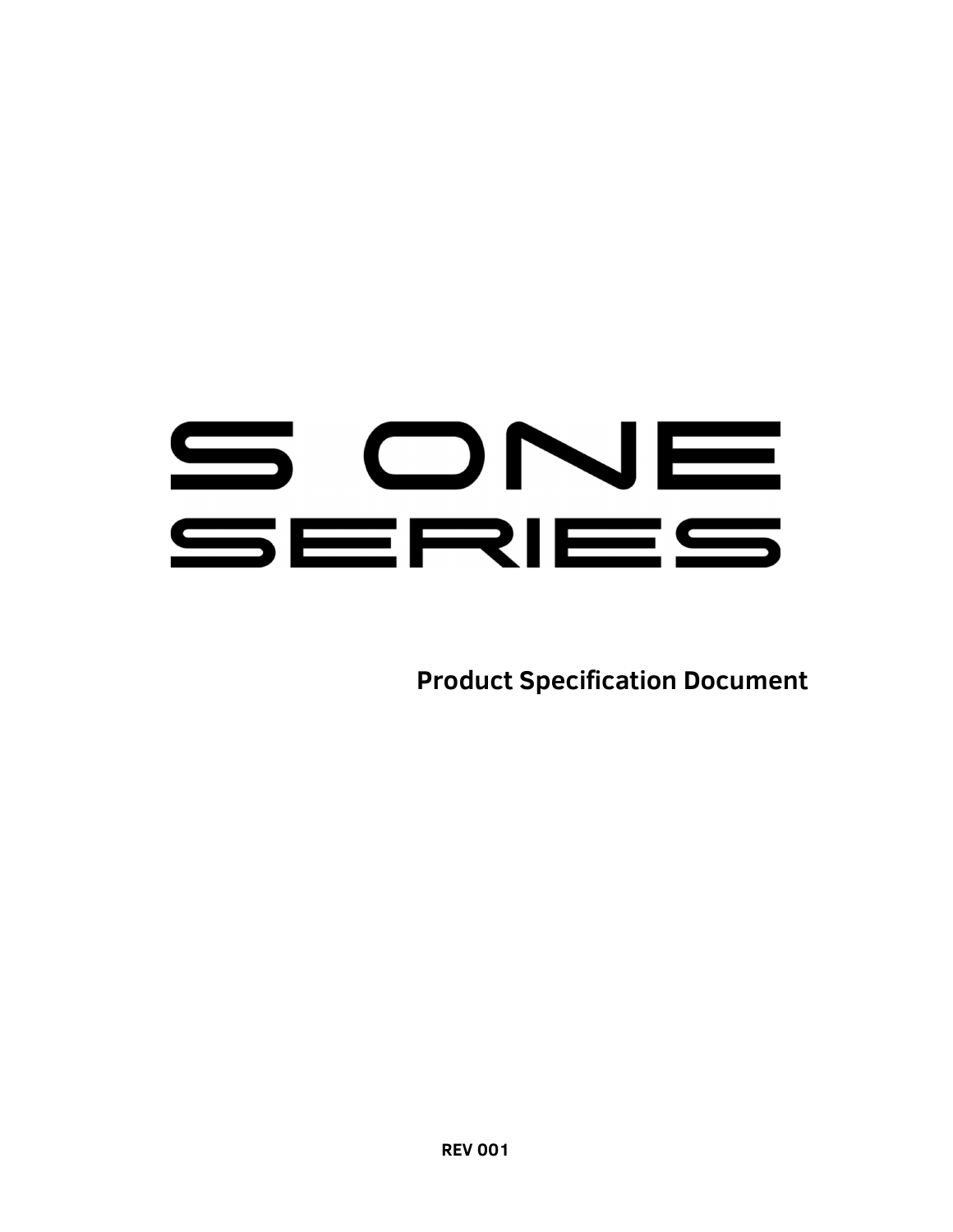

#### Document history :

| <b>Publication date:</b> | Release version     |
|--------------------------|---------------------|
| 11-09-2020               | prerelease document |
| 26-11-2020               | Revision 001        |

#### Notice

Due to continuing research and product improvements, Summa reserves the right to modify the information contained in this document at any time without prior notice. Unauthorized copying, modification, distribution or display is prohibited. All rights reserved.

Copyright © Summa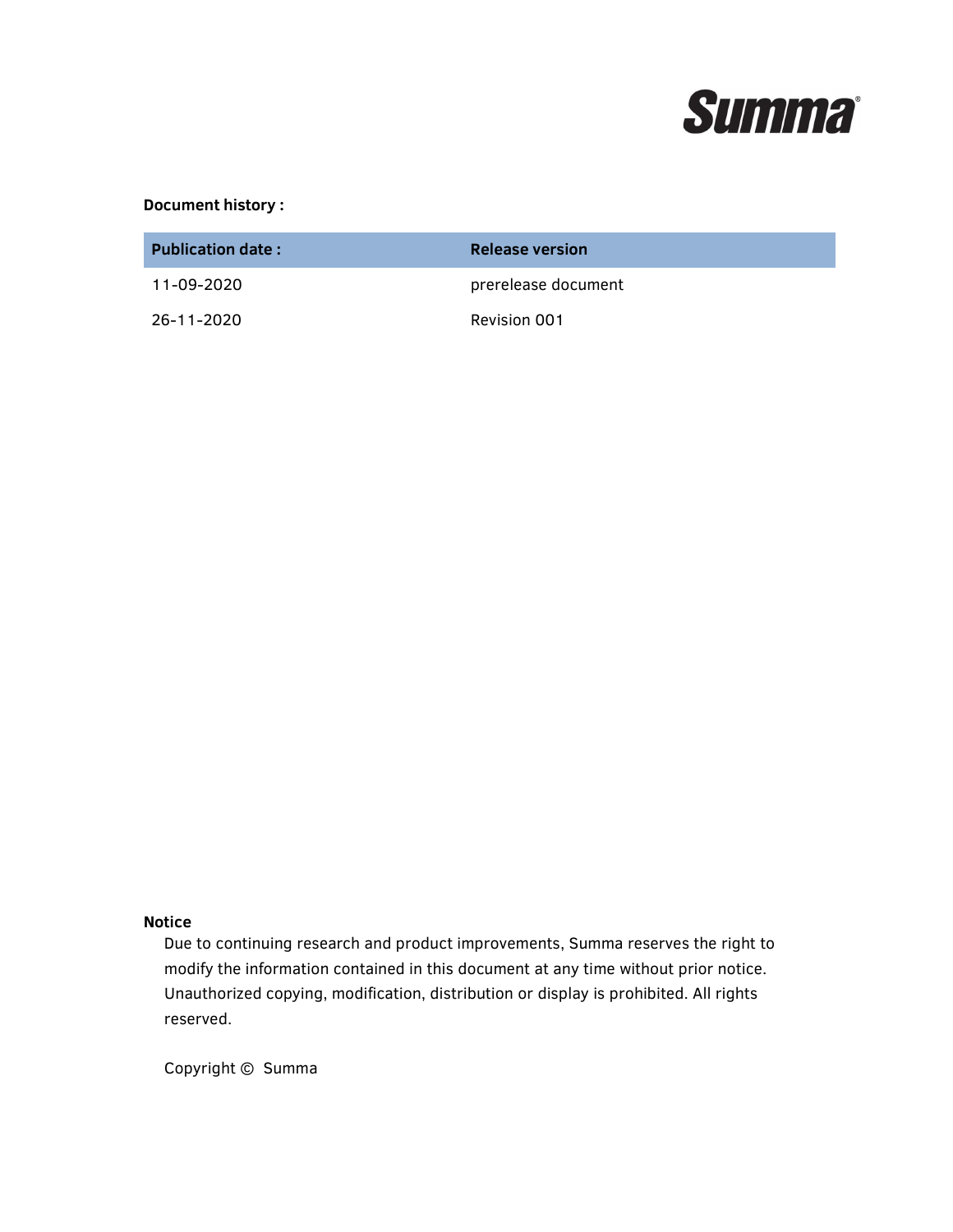# 1 Introduction

The S One range of cutters has been designed to produce computer-generated graphic designs on cut sheet or roll vinyl media. Using the integrated optical positioning system (OPOS) allows contour cutting of printed sheets of material. By replacing the knife with a pen, these cutters can also be used to produce inexpensive previews of new graphic designs on paper.

# 2 Models

The S One series are available in different sizes and different configurations. Depending on the region, certain sizes and or configurations may not be available. Also branding may be different. In this section we refer to the basic model names S1D60, S1D75, S1D120, S1D140 and D160. Where known, it is marked if a specification is configuration depended

# 3 Feature list

## 3.1 Hardware

- Integrated roll feed system with media flanges
- Fully adjustable media widths.
- Stand with basket (Optional on S1D60 and S1D75).
- **•** Back Media sensor for media detection.
- USB, Ethernet and WIFI capabilities
- o Note: WIFI only available in Europe, US and Canada see detailed list 7.7
- Integrated OPOS positioning and alignment system.
	- o With barcode recognition
	- o OPOS X sensor automatically raised and lowered

# 3.2 Interface

- Portrait Capacitive Touchscreen 320x240 pixels
- English, Spanish, French, German, Italian, Dutch, Polish, Latvian, Čeština, Portuguese
- Metric or English

# 3.3 Functionality

- Four separate adjustable user configurations stored in the non-volatile memory: (inclusive X&Y Calibration / exclusive OPOS parameters).
- Autoload for automatic media pull from roll.
- Concatenation and curve smoothing to obtain better cut quality.
- OptiCut drag-movement optimization.
- Overcut for easy weeding.
- FlexCut for cutting through.
- Panelling.
- Vector Sorting.
- Multiple recut feature (up to 999).
- Automatic cut sheet after job.
- Flash Eproms (upgrade over communication port).
- Print & cut alignment technology : OPOS 2.0, OPOS X, OPOS XY, OPOS XY2, OPOS EXTRA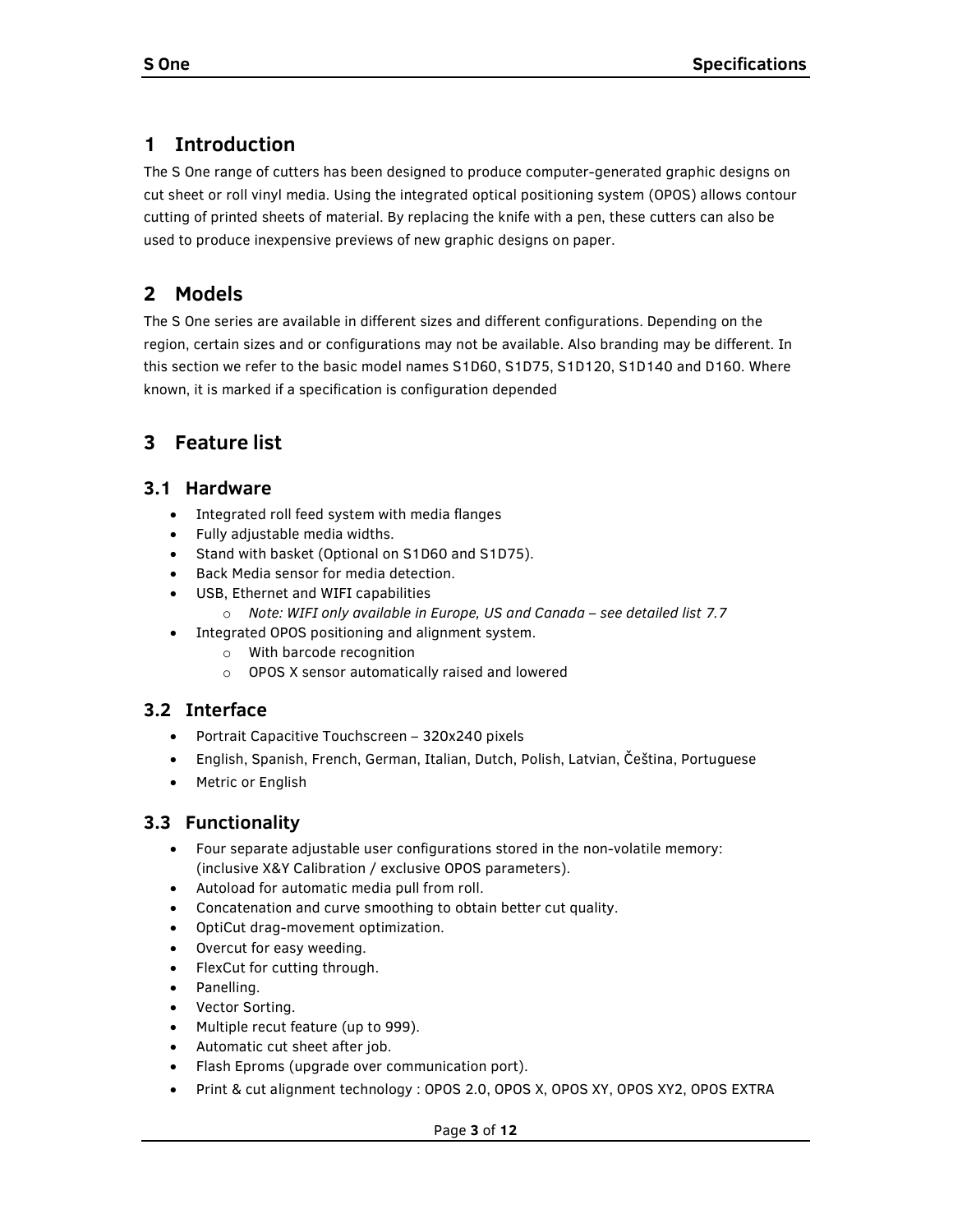# 3.4 Software

- GoSign
	- o Finishing software cut and print and cut jobs
	- o Material Database
	- o Windows 7, Windows 8 or Windows 10 (no home version)
	- o Action sets to automate the workflow
	- o Sorting facilities to shorten the output time
	- o Material Database
	- o Vector clean up
- $\bullet$  MacSign<sup>TM</sup>
	- o Plugin for Illustrator, for direct cutting to Summa roll cutter.
	- o MacOS X (10.2 or higher)
	- o Connection by USB or TCP/IP.
	- o OPOS support
	- o Registration required.
- Summa Cutter Control
	- o Program to control cutter parameters.
	- o Windows 7, 8 and 10.
	- o Utility to upgrade firmware
	- o Possibility to store user configurations on hard disk
	- o OPOS Barcode Server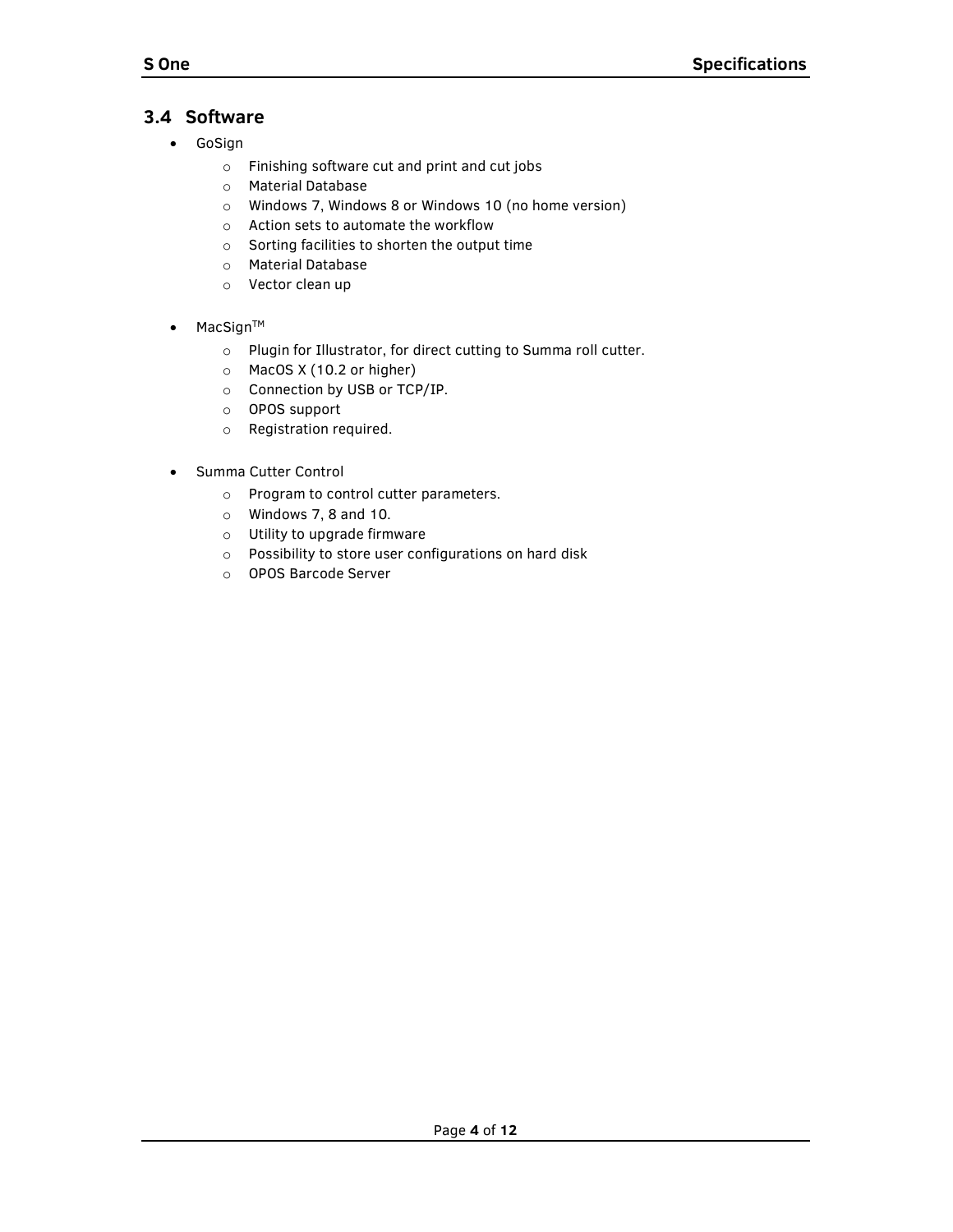# 4 Accessories and consumables

The following accessories and consumables are available for your S One cutter:

| <b>Part description</b>                                                   | Part number        | <b>Included</b>          | <b>Picture</b>                |
|---------------------------------------------------------------------------|--------------------|--------------------------|-------------------------------|
| Quick start S one                                                         | MI9810             | $\mathbf{1}$             | <picture needed=""></picture> |
| Stand and basket manual                                                   | MI9811             | $\mathbf{1}$             | <picture needed=""></picture> |
| Power cable<br>(Regional - contact local dealer for exact part<br>number) |                    | $\mathbf{1}$             |                               |
| USB Cable 5 m                                                             | 399-111            | $\mathbf{1}$             |                               |
| Ethernet shielded cable 5m                                                | MC1200             | $\mathbf{1}$             |                               |
| Media flanges<br>(set of 2)                                               | 391-510            | $\mathbf{1}$             |                               |
| Razor blade holder                                                        | 391-290            | $\mathbf{1}$             |                               |
| Razor blade<br>(set of 10)                                                | 391-146            | 1 extra<br>blade         | <b>MARTOS</b>                 |
| Standard drag knife holder                                                | 393-1008           | $\mathbf{1}$             |                               |
| Drag knife 60°<br>(up to 0.6 mm cutting depth)                            | 391-231            |                          |                               |
| Standard drag knife<br>(set of 5)                                         | 391-360            | 2 knives                 |                               |
| Drag knife holder for sandblast knife                                     | 391-363            |                          |                               |
| Sandblast drag knife<br>(set of 5)                                        | 391-358            | $\overline{\phantom{a}}$ |                               |
| Plotter pen<br>(set of 4)                                                 | MP06BK             | $\overline{\phantom{a}}$ |                               |
| Rollerball pen<br>(set of 5 black or blue)                                | 395-430<br>395-431 | $\overline{\phantom{a}}$ |                               |

Page 5 of 12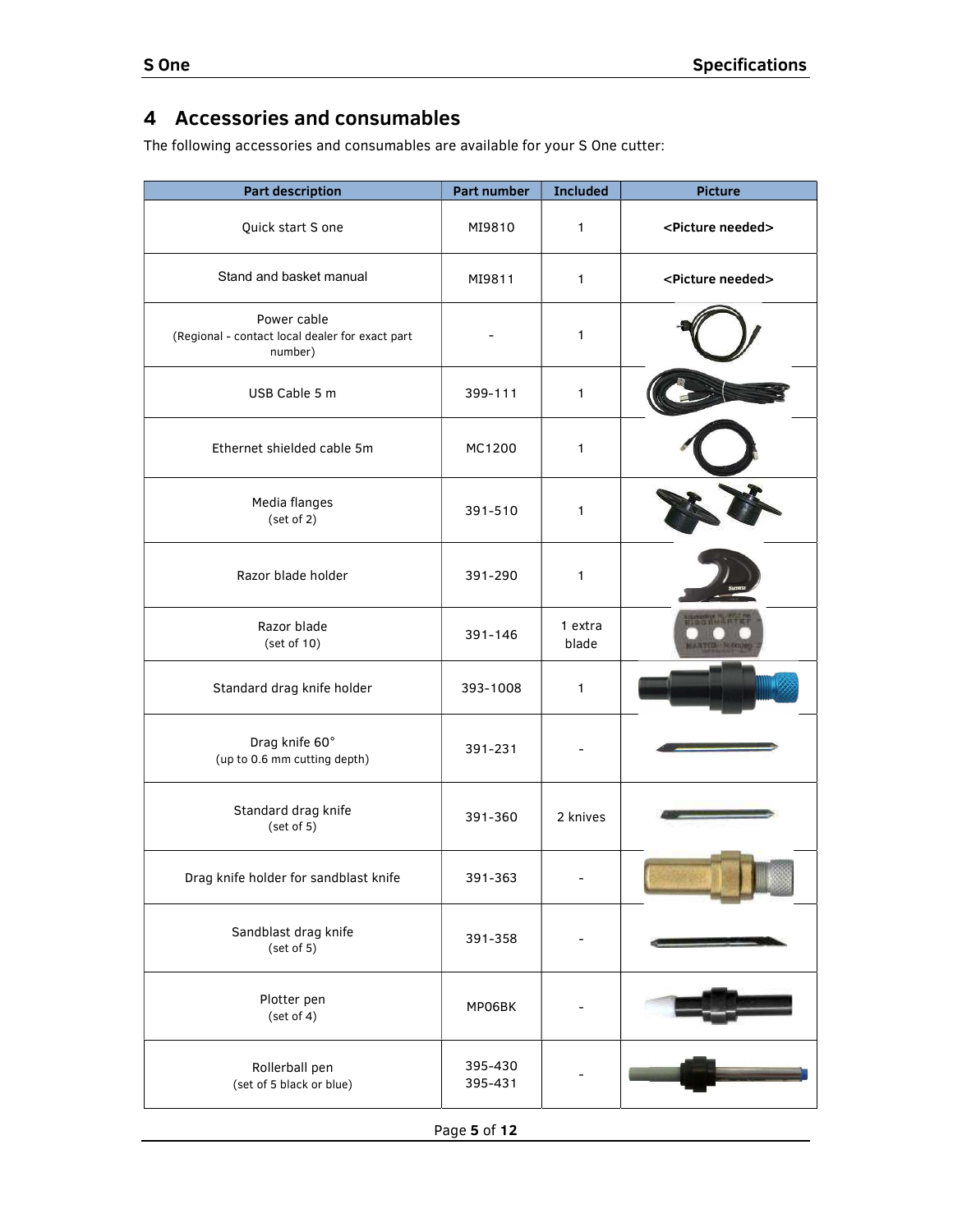| Fuse                | MF9003  | $\overline{\phantom{a}}$ |  |
|---------------------|---------|--------------------------|--|
| Cutting strip short | 391-386 | 1 installed              |  |
| Cutting strip long  | 400-565 |                          |  |

# 5 Options

| <b>Part description</b>                         | Part number | <b>Picture</b>                |
|-------------------------------------------------|-------------|-------------------------------|
| Stand S1D60<br>(Includes stand and mesh basket) | 393-1125    | <picture needed=""></picture> |
| Stand S1D75<br>(Includes stand and mesh basket) | 393-1128    | <picture needed=""></picture> |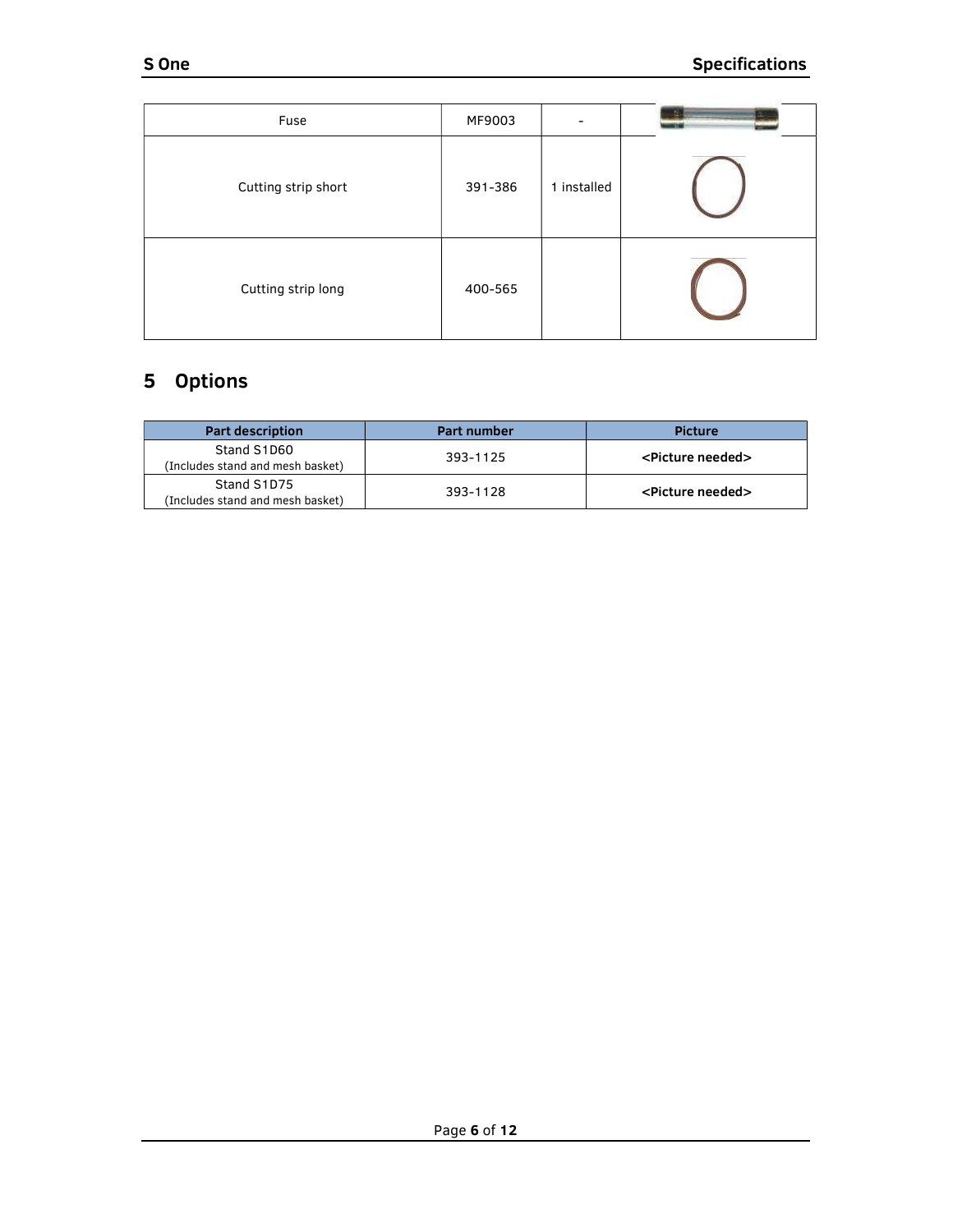# 7 Technical Specifications

# 7.1 Machine dimensions

|                                       |     | <b>S1D60</b>             | S1D60 | with stand               | <b>S1D75</b> |      | S1D120 |      | S1D140 |      |      | S1D160 |
|---------------------------------------|-----|--------------------------|-------|--------------------------|--------------|------|--------|------|--------|------|------|--------|
|                                       | mm  | inch                     | mm    | inch                     | mm           | inch | mm     | inch | mm     | inch | mm   | inch   |
| <b>Height</b>                         | 304 | 12                       | 1112  | 43.8                     | 1112         | 43.8 | 1112   | 43.8 | 1112   | 43.8 | 1112 | 43.8   |
| Width                                 | 970 | 38.2                     | 970   | 38.2                     | 1120         | 44.1 | 1615   | 63.6 | 1765   | 69.5 | 960  | 77.2   |
| <b>Depth</b>                          | 406 | 16                       | 704   | 27.7                     | 704          | 27.7 | 704    | 27.7 | 704    | 27.7 | 704  | 27.7   |
| <b>Depth</b><br><b>Open</b><br>basket | -   | $\overline{\phantom{0}}$ | 1116  | 43.9                     | 1116         | 43.9 | 1116   | 43.9 | 1116   | 43.9 | 1116 | 43.9   |
|                                       | kg  | lbs                      | kg    | lbs                      | kg           | lbs  | kg     | lbs  | kg     | lbs  | kg   | lbs    |
| Weight                                | 18  | 39.7                     | -     | $\overline{\phantom{0}}$ | 36           | 79.4 | 43     | 94.8 | 43.5   | 95.9 | 48   | 105.9  |

# 7.2 Shipping dimensions

|        | S1D60 |      | <b>S1D75</b> |      | S1D120 |       | S1D140 |       | S1D160 |       |
|--------|-------|------|--------------|------|--------|-------|--------|-------|--------|-------|
|        | mm    | inch | mm           | inch | mm     | Inch  | mm     | inch  | mm     | Inch  |
| Height | 470   | 18.6 | 470          | 18.6 | 710    | 28    | 710    | 28    | 710    | 28    |
| Width  | 1220  | 48.1 | 370          | 54   | 1890   | 74.5  | 2230   | 87.8  | 2230   | 87.8  |
| Depth  | 420   | 16.6 | 420          | 16.6 | 420    | 16.6  | 420    | 16.6  | 420    | 16.6  |
|        | kg    | lbs  | kg           | lbs  | kq     | lbs   | kg     | lbs   | kg     | lbs   |
| Weight | 23    | 50.7 | 45           | 99.2 | 68     | 149.9 | 71     | 156.5 | 74     | 163.2 |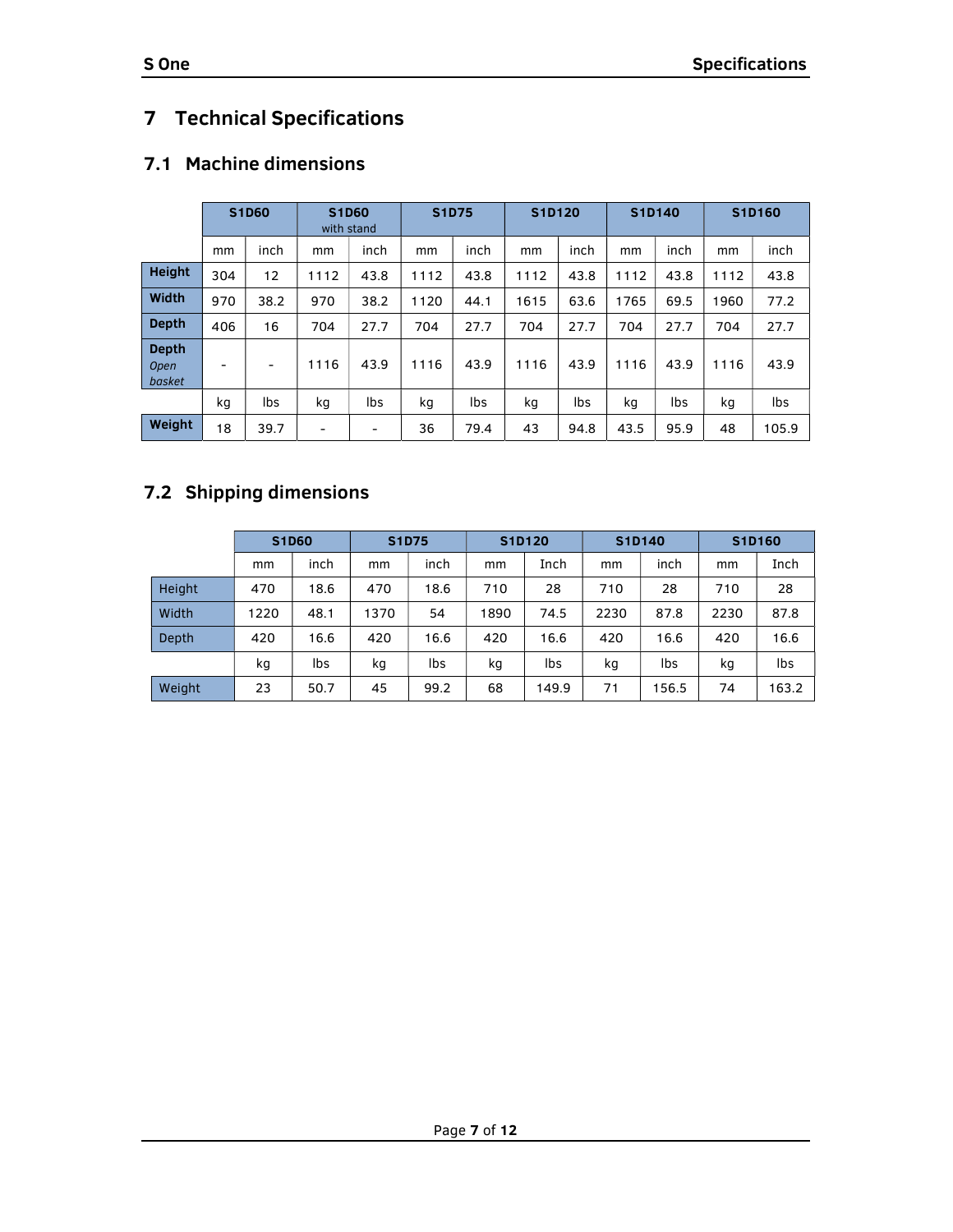# 7.3 Media handling

|                                 |        | <b>S1D60</b>                                            | <b>S1D75</b><br>S1D120 |                |      |         | $S1D140^{(4)}$ |      | S1D160                                                                                             |      |
|---------------------------------|--------|---------------------------------------------------------|------------------------|----------------|------|---------|----------------|------|----------------------------------------------------------------------------------------------------|------|
|                                 | mm     | inch                                                    | mm                     | inch           | mm   | Inch    | mm             | inch | mm                                                                                                 | Inch |
| <b>Media Width</b>              |        |                                                         |                        |                |      |         |                |      |                                                                                                    |      |
| <b>Minimum</b>                  | 79     | 3.2                                                     | 79                     | 3.2            | 133  | 5.3     | 187            | 7.4  | 187                                                                                                | 7.4  |
| Maximum                         | 705    | 27.7                                                    | 855                    | 33.6           | 1350 | 53.1    | 1500           | 59   | 1690                                                                                               | 66.5 |
| <b>Pinchrollers</b>             |        | $\overline{2}$                                          |                        | $\overline{2}$ |      | 3       | $4(3$ for FX)  |      |                                                                                                    | 4    |
| Max .working<br>Width           | 590    | 23.2                                                    | 740                    | 29.1           | 1235 | 48.6    | 1385           | 54.5 | 1580                                                                                               | 62.2 |
| Oversize $d^{(3)}$              | 650    | 25.6                                                    | 800                    | 31.5           | 1295 | 51      | 1445           | 56.9 | 1640                                                                                               | 64.6 |
|                                 |        |                                                         | mm                     |                |      | Inch    |                |      |                                                                                                    |      |
| Max.Working<br>Length           | 50 m   |                                                         |                        |                |      | 164 ft. |                |      |                                                                                                    |      |
| <b>Minimum</b><br>Margins $(2)$ | 25     |                                                         |                        |                |      |         |                | 1    |                                                                                                    |      |
| Rear margin                     |        |                                                         |                        |                |      |         |                |      |                                                                                                    |      |
| Sensor on                       |        |                                                         | 30                     |                |      |         |                | 1.2  |                                                                                                    |      |
| Sensor off                      |        |                                                         | 20                     |                |      |         |                | 0.8  |                                                                                                    |      |
|                                 |        |                                                         |                        |                |      |         |                |      | -8 m/26 feet max. within guaranteed specifications <sup>(1)</sup> for media less than 762 mm (30"  |      |
| Tracking <sup>(3)</sup>         | wide). |                                                         |                        |                |      |         |                |      |                                                                                                    |      |
| performance                     |        |                                                         |                        |                |      |         |                |      | -4m/13 feet max. within quaranteed specifications <sup>(1)</sup> for media larger than 762 mm (30" |      |
|                                 | wide). |                                                         |                        |                |      |         |                |      |                                                                                                    |      |
| <b>Thickness</b>                |        | 0.05 to 0.25 / 0.8mm with optional sandblast knife      |                        |                |      |         |                |      |                                                                                                    |      |
|                                 |        | 0.002 to 0.01 / 0.03 inch with optional sandblast knife |                        |                |      |         |                |      |                                                                                                    |      |

(1) Larger Media lengths can be handled, but compliance with specifications is not guaranteed (will be dependent on media type, media size and other parameters not mentioned here.

<sup>(2)</sup> For positioning of the pinch rollers, these margins can be minimized using 'Oversized' mode<sup>(3)</sup>

(3) In 'Oversized' mode the tracking performance is no longer guaranteed.

(4) The FX-Series have different media specifications as the pinch rollers can only be set in a limited number of positions.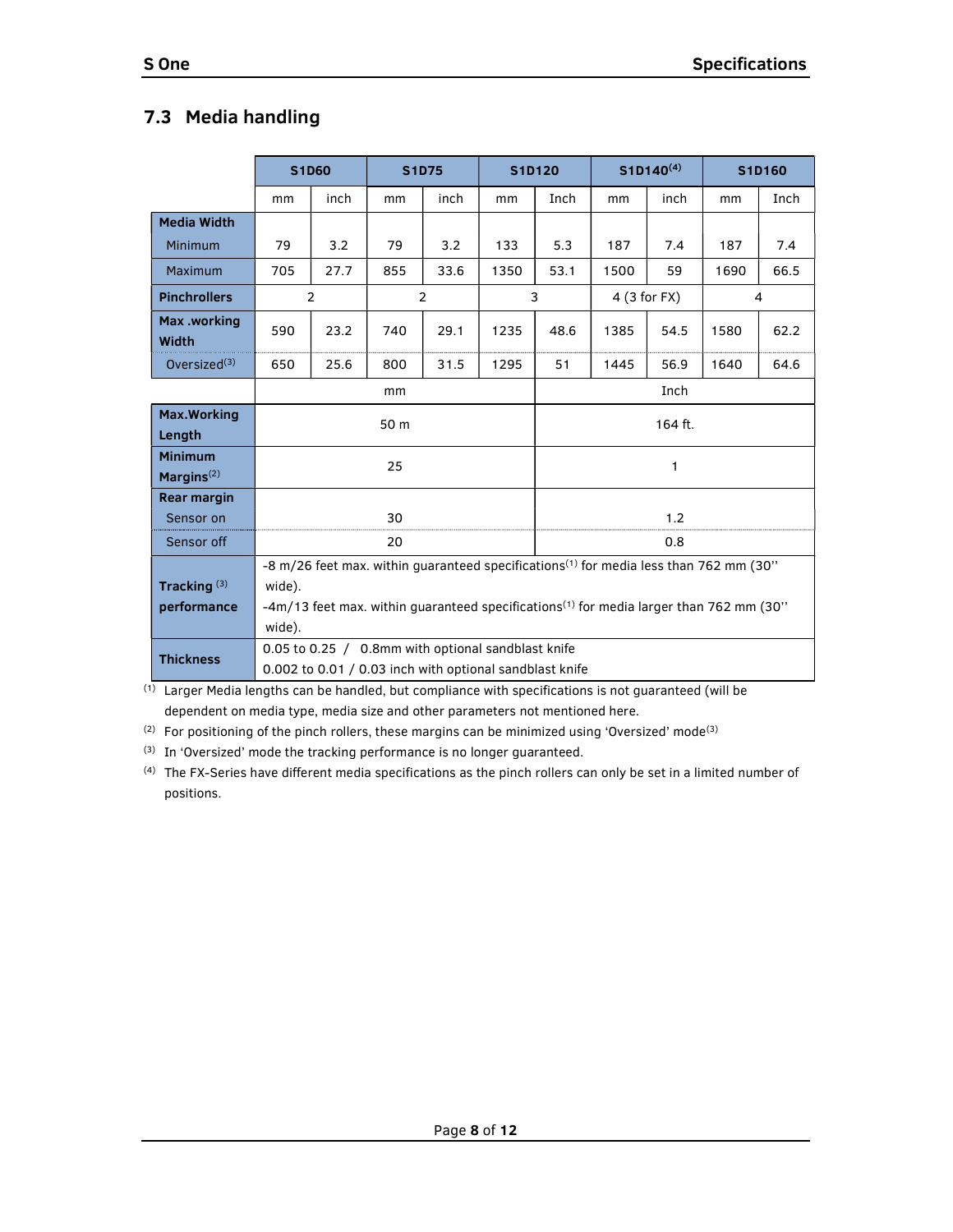8 9  $6 -$ 3 þ

| <b>Position</b>                                                  | <b>Working area</b> |             | Target media width (margin) |            |  |  |  |
|------------------------------------------------------------------|---------------------|-------------|-----------------------------|------------|--|--|--|
|                                                                  | <sub>mm</sub>       | <b>Inch</b> | mm                          | Inch       |  |  |  |
|                                                                  | 1323                | 52.08       | 1372 (24)                   | 54(1.0)    |  |  |  |
| 2.                                                               | 1172                | 46.18       | 1220 (23)                   | 48 (0.9)   |  |  |  |
| 3.                                                               | 954                 | 37.55       | 1000(23)                    | 40 (1.2)   |  |  |  |
| 4.                                                               | 864                 | 34.01       | 914(25)                     | 36(1.0)    |  |  |  |
| 5.                                                               | 720                 | 28.34       | 762 (21)                    | 30(0.8)    |  |  |  |
| 6.                                                               | 570                 | 22.44       | 610(20)                     | 24(0.8)    |  |  |  |
| 7.                                                               | 454                 | 17.87       | 500(23)                     | 20(1.1)    |  |  |  |
| 8.                                                               | 350                 | 13.77       | 400 (25)                    | 16(1.1)    |  |  |  |
| 9.                                                               | 260                 | 10.23       | 280(10)                     | 11 $(0.4)$ |  |  |  |
| Minimum for scrap: (outer right position - not shown in picture) |                     |             |                             |            |  |  |  |
|                                                                  | 84                  | 3.3         | 105(10)                     | 4.1(0.4)   |  |  |  |

\* Media sensor should be disabled in order to use this position.

## 7.4 Noise level

| TBD dBA | Cutter switched on and fan off |
|---------|--------------------------------|
|         |                                |

- TBD dBA Cutter switched on and fan on
- TBD dBA Cutter performing job

Cutter was mounted on a stand equipped with a basket. The cutting speed was set to 500 mm/sec. The media used was MacTac MaCal 8900 Pro.

#### For the S1D140FX you have a total of 9 fixed positions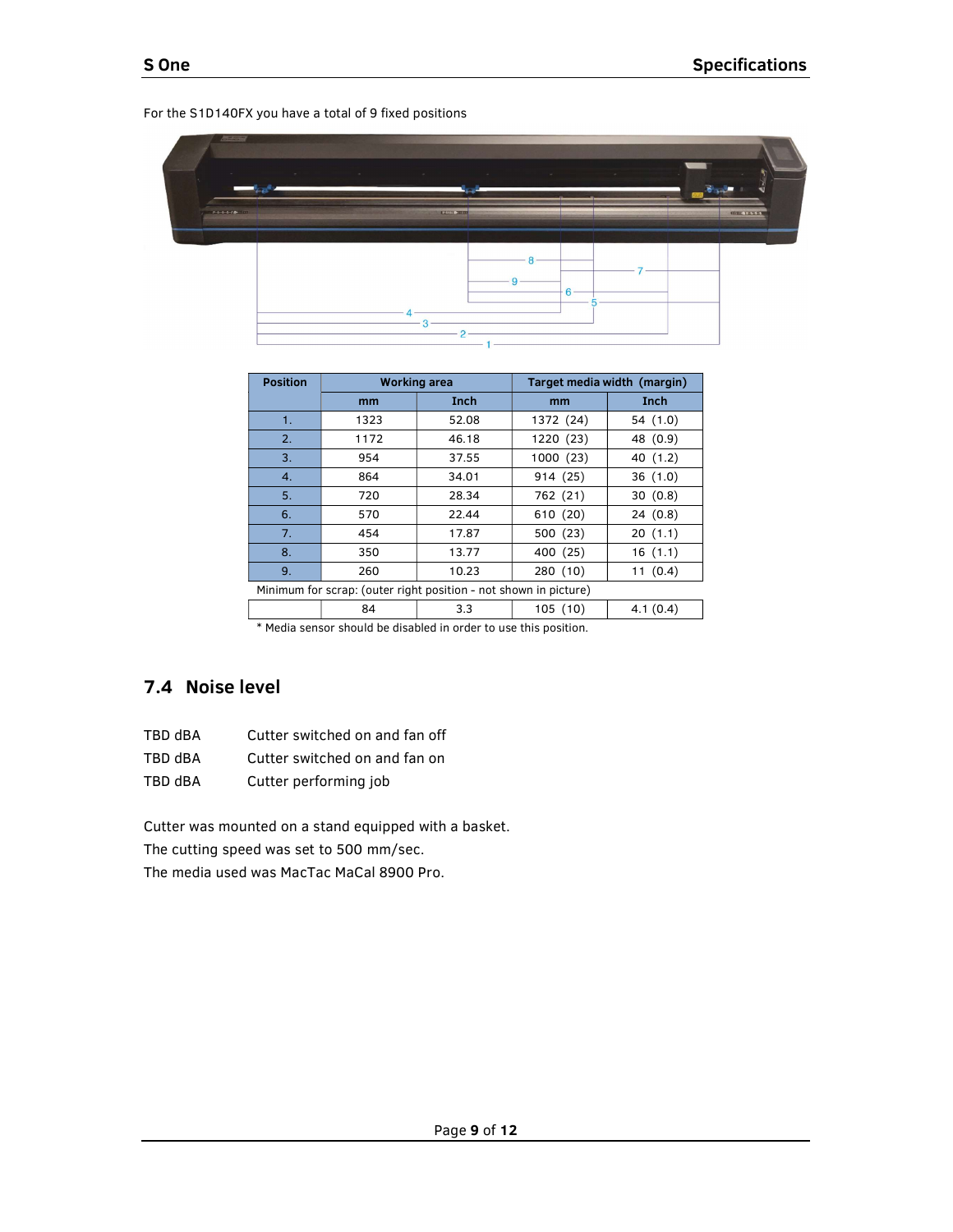# 7.5 Performance

Cutting specifications on 0.05 mm (0.002") wax-backed vinyl, total media thickness not greater than 0.25 mm (0.010")

| <b>Axial speed</b>            | 50 to 800 mm/s<br>2 to 32 ips       |                                     |  |  |  |
|-------------------------------|-------------------------------------|-------------------------------------|--|--|--|
| <b>Maximum Speed</b>          | Up to 1131 mm/s diagonal            | Up to 44 ips diagonal               |  |  |  |
| Default speed                 | 700 mm/s                            | 28 ips                              |  |  |  |
| <b>Axial Acceleration</b>     | 2G                                  |                                     |  |  |  |
| <b>Max. Acceleration</b>      | up to 3 G diagonal                  |                                     |  |  |  |
| <b>Addressable resolution</b> | $0.025$ mm, $0.1$ mm                | $0.001$ ", $0.005$ "                |  |  |  |
| Default resolution            | $0.025$ mm                          | 0.001"                              |  |  |  |
| <b>Mechanical resolution</b>  | $0.0127$ mm                         | 0.0005"                             |  |  |  |
| Repeatability <sup>(1)</sup>  | $+/- 0.1$ mm                        | $+/- 0.004"$                        |  |  |  |
| Accuracy*                     | 0.2% of move or 0.25 mm,            | 0.2% of move or 0.010",             |  |  |  |
|                               | whichever is greater <sup>(2)</sup> | whichever is greater <sup>(2)</sup> |  |  |  |
| Knife pressure                | 0 to 600 gr. $(3)$                  |                                     |  |  |  |
| Pen pressure                  | 0 to 600 gr. $(3)$                  |                                     |  |  |  |

(1) Valid within the guaranteed tracking length (see 7.3 Media Handling). Not valid in 'Oversized' Mode.

 $^{(2)}$ Excludes differences due to media expansion, stretching, etc.

(3) Except for S1D140FX which is 400 gr.

## 7.6 Interface

|                                       | <b>Communication</b> |                                         |
|---------------------------------------|----------------------|-----------------------------------------|
| <b>Ethernet</b><br>I/O Port connector |                      | RJ45 female connector                   |
| WIFI <sup>(1)</sup>                   |                      | 802.11 b/q/n                            |
| <b>USB</b>                            | I/O Port connector   | USB series "B" receptacle (female plug) |
|                                       | Mating connector     | USB series "B" plug (male plug)         |
|                                       | Version              | 1.1                                     |
| <b>Buffer Size</b>                    |                      | 10 MB                                   |

(1)Not available on S One D140FX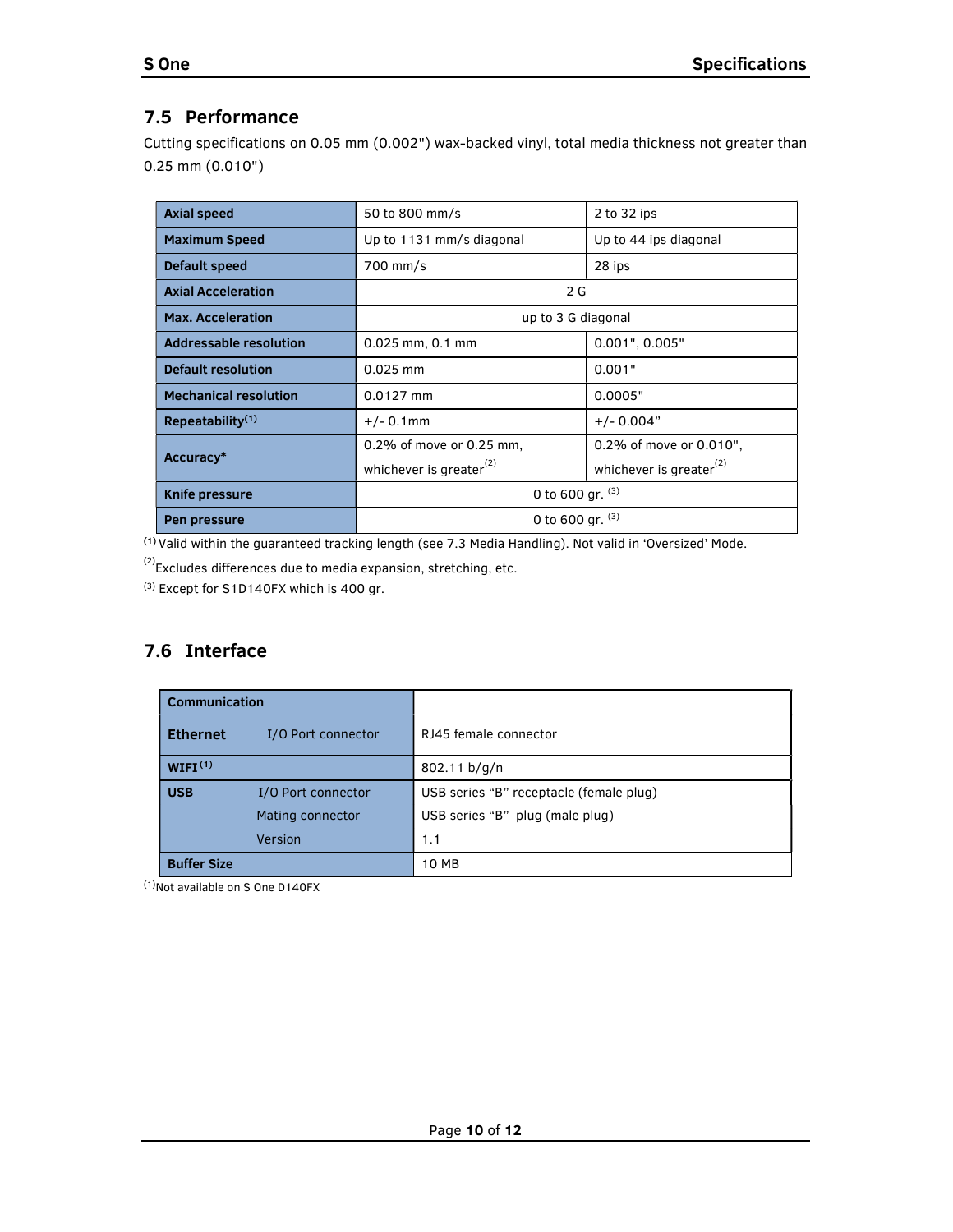# 7.7 WIFI

WIFI is only available in select countries.

This is due to EMC tests done according to European Directive (2014/53/EU):

- EN 303 446-1 Ver. 1.2.1
- EN 301 489-1 Ver. 2.1.1
- EN 301 489-17 Ver 3.1.1
- $\bullet$  EN 55032:2015 + AC:2016-07
- $\bullet$  EN 55035:2017 + AC:2019-11

And EMC tests done according to USA & CANADA standards:

FCC Part 15B / ICES-003 issue 6

Following is a detailed list of countries covered by these tests and thus can have WIFI enabled: Austria, Belgium, Bulgaria, Croatia, Cyprus, Czechia, Denmark, Estonia, Faroe Islands, Finland, France, Georgia, Germany, Greece, Greenland, Guernsey, Holy See, Hungary, Iceland, Ireland, Isle of Man, Italy, Jersey, Latvia, Liechtenstein, Lithuania, Luxembourg, Macedonia, The former Yugoslav Republic of, Malta, Montenegro, Netherlands, Norway, Poland, Portugal, Romania, San Marino, Slovakia, Slovenia, Spain, Sweden, Switzerland, United Kingdom of Great Britain, Northern Ireland, Monaco, Turkey

## 7.8 Firmware

| Language                 | DM/PL, HP-GL (758x emulation), HP-GL/2 |
|--------------------------|----------------------------------------|
| Supported character sets | Standard ASCII                         |
| <b>Supported fonts</b>   | Sans serif (single stroke & medium)    |

#### 7.9 Environmental

(Cutter without media)

| <b>Operating Temperature</b> | 15 to $35^{\circ}$ C     | 59 to $95^{\circ}$ F      |
|------------------------------|--------------------------|---------------------------|
| Storage Temperature          | -30 to 70°C              | $-22$ to 158 $^{\circ}$ F |
| <b>Relative Humidity</b>     | 35 - 75%, non-condensing |                           |

#### 7.10 Power consumption

| <b>Number of power cords</b>       |                                  |
|------------------------------------|----------------------------------|
| <b>Input voltage</b>               | 100-240 VAC + 10%                |
| <b>Input frequency</b>             | 50/60 Hz                         |
| Maximum load per power cord        | 2A                               |
| Power consumption during operation | 0.25 A (@ 240V) $(*)$            |
|                                    | 0.6 A ( $@100V$ ) <sup>(*)</sup> |
| <b>Power consumption idle</b>      | $0.1 A$ (@ 240V)                 |
|                                    | 0.25 A (@ 100V)                  |

\*Typical value, may vary depending on cut file and media